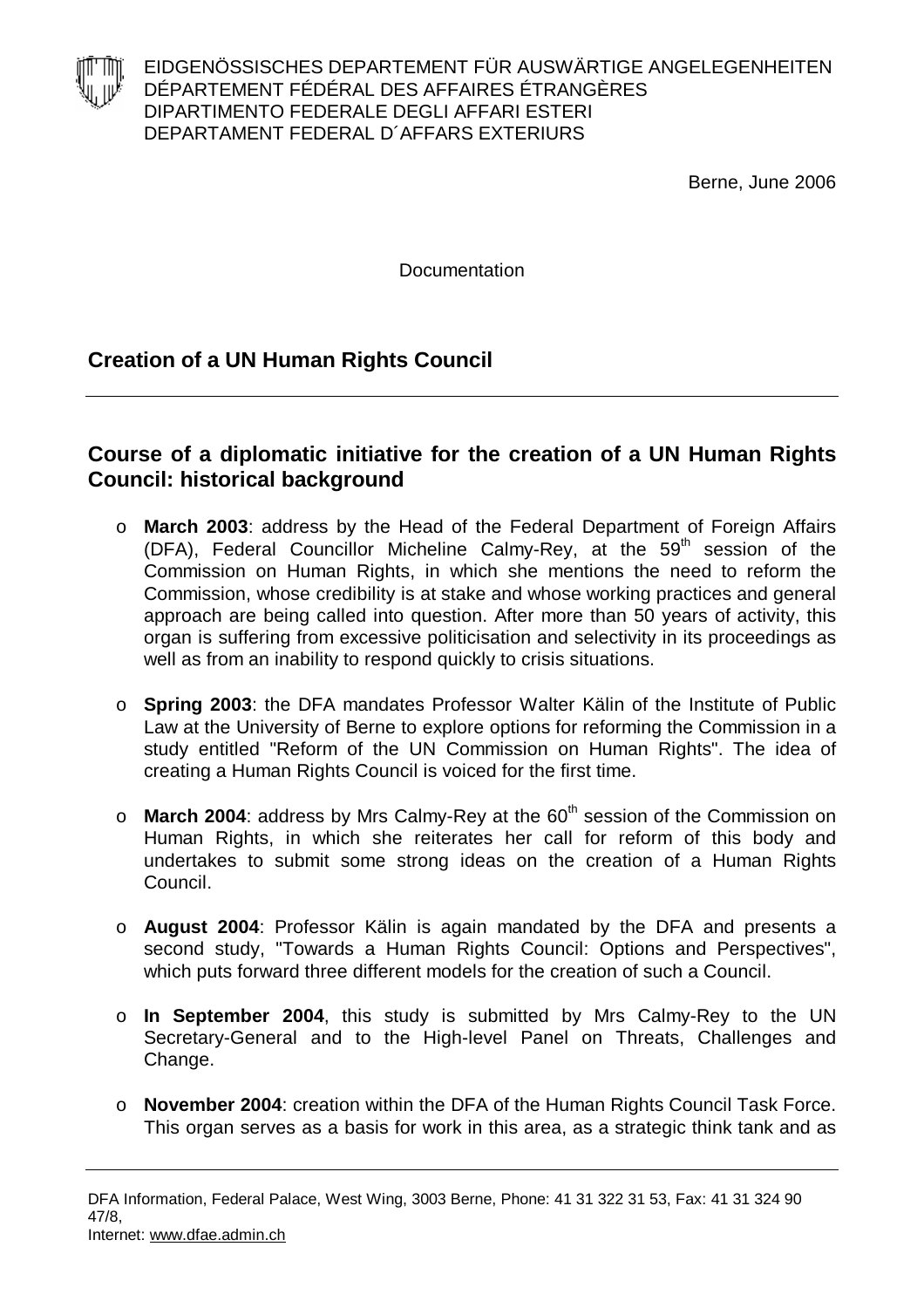## EIDGENÖSSISCHES DEPARTEMENT FÜR AUSWÄRTIGE ANGELEGENHEITEN DÉPARTEMENT FÉDÉRAL DES AFFAIRES ÉTRANGÈRES DIPARTIMENTO FEDERALE DEGLI AFFARI ESTERI DEPARTAMENT FEDERAL D´AFFARS EXTERIURS

a coordination platform between the headquarter and the offices abroad, in particular the Permanent Missions in New York, Geneva and Brussels.

- o **1 December 2004**: publication of the report of the High-level Panel, which touches on the creation of a Human Rights Council as an option in the long term.
- o **14 March 2005**: address by Mrs Calmy-Rey at the 61st session of the Commission on Human Rights, in which she reminds her audience that the question of reforms to the UN system for the protection of human rights ranks among Switzerland's priorities and that she supports the innovative proposal to establish a Human Rights Council and to strengthen the Office of the High Commissioner for Human Rights.
- o **21 March 2005**: presentation of the UN Secretary-General's report on his planned reform of the United Nations, "In larger freedom: towards development, security and human rights for all", which comes back to the idea of replacing the Commission with a Human Rights Council. In April 2005, while the Commission on Human Rights is in session, the Secretary-General speaks out in favour of the creation of a Human Rights Council.
- o **2 May and 7 June 2005**: Switzerland organises two seminars in Lausanne to discuss the creation of a Human Rights Council with all interested countries.
- o **14 to 16 September 2005**: the 2005 World Summit (M+5) is held at UN Headquarters in New York. At the end of the summit an Outcome Document is adopted, in which the heads of state and government request "the President of the General Assembly to conduct open, transparent and inclusive negotiations, to be completed as soon as possible during the sixtieth session, with the aim of establishing the mandate, modalities, functions, size, composition, membership, working methods and procedures of the Council".
- o **15 September 2005**: statement by President of the Swiss Confederation Schmid during the high-level plenary meeting of the 60<sup>th</sup> session of the UN General Assembly (M+5 Summit). The President expresses Switzerland's satisfaction regarding the decision to create a new Council and speaks of the country's determination to pursue the efforts undertaken. President Schmid expressed similar sentiments at a meeting of the Francophonie states in the margins of the M+5 Summit.
- o **20 September 2005**: statement by Mrs Calmy-Rey on the occasion of the general debate of the  $60<sup>th</sup>$  session of the General Assembly, in which she cites the creation of a Human Rights Council as one of Switzerland's four priorities for institutional reform. She also conveys her country's regret regarding the lack of a consensus as to the modalities of the future Council in the M+5 Document.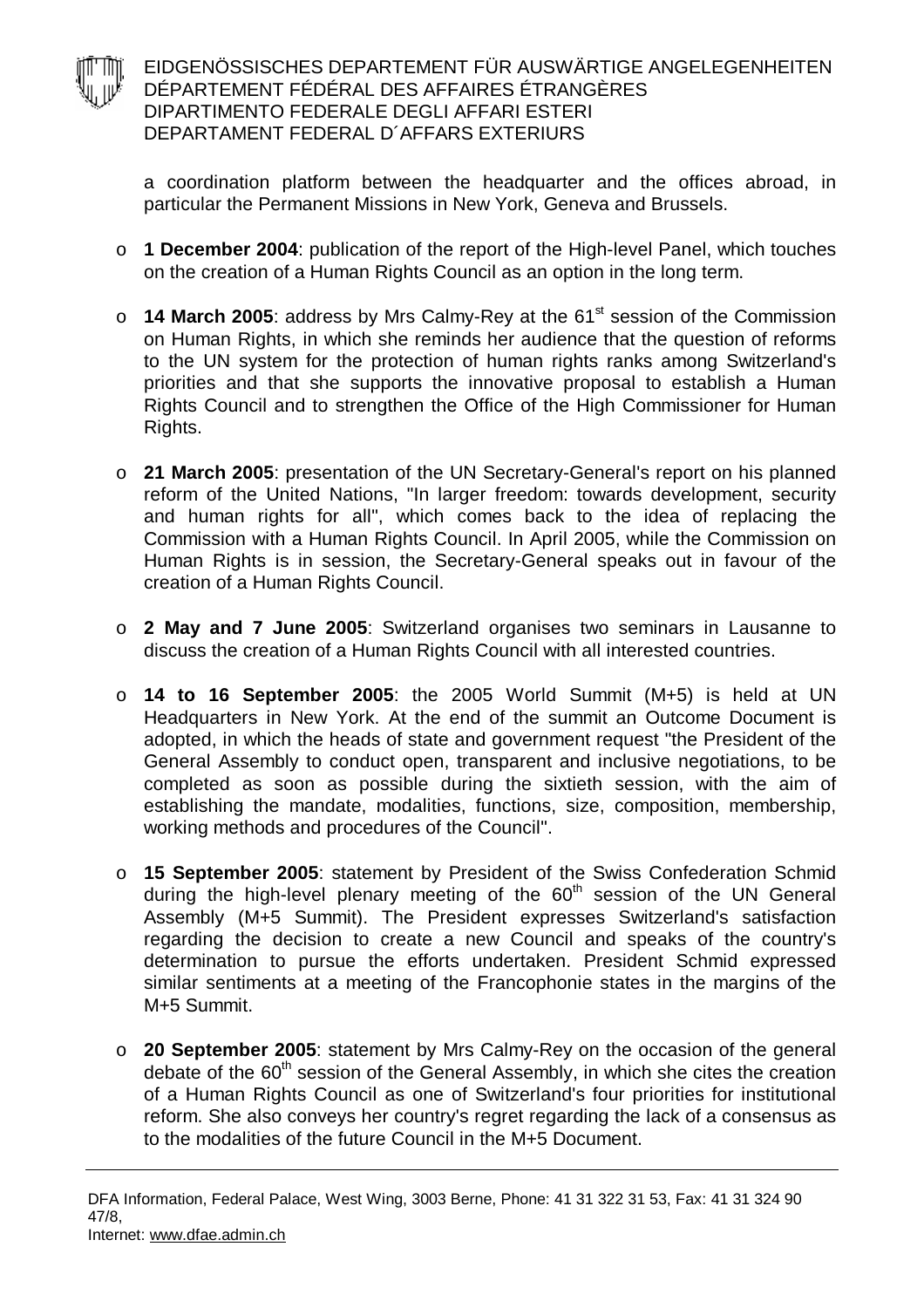- EIDGENÖSSISCHES DEPARTEMENT FÜR AUSWÄRTIGE ANGELEGENHEITEN DÉPARTEMENT FÉDÉRAL DES AFFAIRES ÉTRANGÈRES DIPARTIMENTO FEDERALE DEGLI AFFARI ESTERI DEPARTAMENT FEDERAL D´AFFARS EXTERIURS
	- o **3 October 2005**: Switzerland places Rachel Groux, a Swiss expert on human rights, at the disposal of the President of the UN General Assembly, Jan Eliasson. With her experience, Rachel Groux makes a substantial contribution to the formulation of President Eliasson's negotiation strategy.
	- o **11 October 2005**: the President of the General Assembly nominates the permanent representatives of Panama and South Africa as co-presidents to facilitate the negotiations on the creation of the Council and puts forward his proposed work schedule for the entirety of the reforms. Beginning of a period of intense negotiations.
	- o **3 November 2005**: presentation by the President of the General Assembly of an options paper on the modalities of the future Human Rights Council based on proposals formulated by the states.
	- o **21-22 November 2005**: the President of the GA goes to Geneva to listen to the delegations, human rights experts and civil society representatives. He also explains to them the strategy behind his work schedule.
	- o **24-26 November 2005**: Switzerland organises a two-day seminar in Geneva for all Francophonie states with the aim of raising the delegations' awareness of the importance of international Geneva and discussing key points relating to the Council. The GA President's Special Adviser, Parfait Onanga-Anyanga, attends the seminar.
	- o **23 December 2005**: the UN budget for 2006-2007 is approved in New York. The requests of the High Commissioner for Human Rights, Louise Arbour, for increased resources in terms of staffing (91 new positions) and financing (an additional USD 86 million for two years from the regular budget of the UN) are granted. The Swiss delegation in New York has made substantial efforts within the Budgetary Committee of the GA to obtain this result.
	- o **End-2005 – January 2006**: the deadline proposed by the President of the General Assembly for the conclusion of the negotiations is not respected. The delegations taking the most extreme positions are not yet ready to make concessions, and no solution is found before the Christmas break. Negotiations are adjourned until early January 2006. On 11 January, the discussions resume on the basis of a new draft text. Numerous differences re-emerge.
	- o **1 February 2006**: the two co-presidents submit a new text proposing compromises on a number of issues which remain open:
		- the size, the election procedures and the first members of the Council
		- the number of sessions and their duration